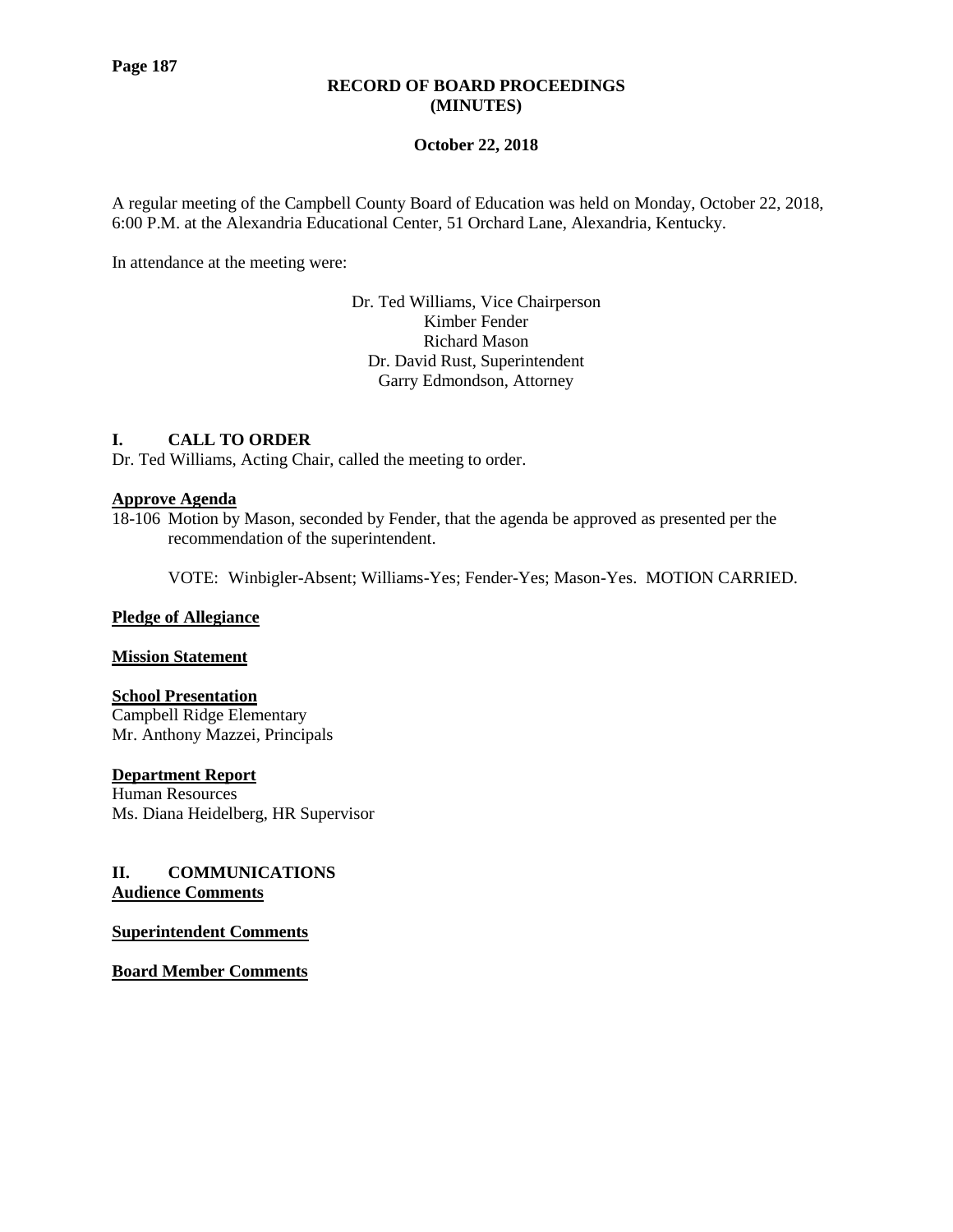# **Personnel Actions**

| <b>NAME</b>            | <b>POSITION</b><br><b>ACTION/</b><br><b>REASON</b> |                       | <b>EFFECTIVE</b> | <b>LOCATION</b> |
|------------------------|----------------------------------------------------|-----------------------|------------------|-----------------|
| Addie, Christopher     | Paraeducator                                       | 9/17/2018<br>Hired    |                  | <b>CCHS</b>     |
| Bell, Ginsel           | Tutor - ESS Daytime<br>Hired                       |                       | 10/4/2018        | Campbell Ridge  |
| Carter, Lindsey        | <b>Health Service</b><br>Technician                | Hired                 | 10/17/2018       | Campbell Ridge  |
| Davis, Harold          | <b>Basketball Coach</b>                            | Hired                 | 10/1/2018        | <b>CCMS</b>     |
| Dennemann,<br>Michael  | Wrestling - Asst. Coach                            | Hired                 | 10/1/2018        | <b>CCMS</b>     |
| Donaldson,<br>Jennifer | Dispatcher                                         | Hired                 | 10/15/2018       | Transportation  |
| Frommeyer, Trisha      | Tutor- ESS Daytime                                 | Hired                 | 10/4/2018        | Campbell Ridge  |
| Geiman, Rebecca        | <b>Health Service</b><br>Technician                | 10/1/2018<br>Resigned |                  | Campbell Ridge  |
| Gillispie, Leslie      | <b>Food Service Assistant</b>                      | Resigned              | 9/28/2018        | Grant's Lick    |
| Griffith, Kevin        | Wrestling - Head Coach                             | Hired                 | 10/2/2018        | <b>CCMS</b>     |
| Gugel, Troy            | <b>Basketball Coach</b>                            | Hired                 | 10/1/2018        | <b>CCMS</b>     |
| Guthier, Jason         | Youth Athletic Coach                               | Hired                 | 10/2/2018        | <b>CCMS</b>     |
| Harpold, Samuel        | Lead Custodian                                     | Hired                 | 10/2/2018        | Crossroads      |
| Herald, Sheryl         | Teacher                                            | Retired               | 10/31/2018       | Campbell Ridge  |
| Hilliard, Vance        | Youth Athletic Coach                               | Hired                 | 9/24/2018        | <b>CCMS</b>     |
| Hitt, Joshua           | <b>Head Bowling Coach</b>                          | Hired                 | 9/20/2018        | <b>CCHS</b>     |
| Johnson, Ken           | Youth Athletic Coach                               | Hired                 | 10/2/2018        | <b>CCMS</b>     |
| Johnston, Darlene      | Lead Custodian                                     | Hired                 | 9/17/2018        | Grant's Lick    |
| Laytart, Jason         | Youth Athletic Coach                               | Hired                 | 10/2/2018        | <b>CCMS</b>     |
| McGovney, Nate         | <b>Basketball Coach</b>                            | Hired                 | 10/1/2018        | <b>CCMS</b>     |
| Melville, Steven       | Vehicle Mechanic                                   | Hired                 | 10/8/2018        | Transportation  |
| Merritt, Zachary       | Custodian                                          | 10/2/2018<br>Hired    |                  | <b>CCMS</b>     |
| Meyers, Ryan           | <b>Basketball Coach</b>                            | Hired                 | 10/1/2018        | <b>CCMS</b>     |
| Nordwick, Cynthia      | <b>Health Service</b><br>Resigned<br>Technician    |                       | 10/19/2018       | <b>CCMS</b>     |
| Nordwick, Cynthia      | Girls Basketball Coach                             | Hired                 | 10/1/2018        | <b>CCMS</b>     |
| Ortlieb, Heidi         | <b>Basketball Coach</b>                            | Hired                 | 10/1/2018        | <b>CCMS</b>     |
| Parker, Sarah          | Freshman Girls<br><b>Basketball Coach</b>          | Hired                 | 9/26/2018        | <b>CCHS</b>     |
| Proffitt, Dustin       | Mechanic                                           | Resigned              | 9/22/2018        | Transportation  |
| Racke, Jodran          | Bowling - Asst. Coach                              | Hired                 | 10/2/2018        | <b>CCHS</b>     |
| Reynolds, James        | <b>Basketball Coach</b><br>Hired                   |                       | 10/1/2018        | <b>CCMS</b>     |
| Root, Jan              | <b>Title One Tutor</b><br>Hired                    |                       | 9/25/2018        | Cline           |
| Smith, Jeffrey         | <b>Basketball Coach</b>                            | Hired                 | 10/1/2018        | <b>CCMS</b>     |
| Svatba, Joey           | Asst. Swimming Coach<br>Hired                      |                       | 9/26/2018        | <b>CCHS</b>     |
| Svatba, Joey           | <b>Head Diving Coach</b>                           | Hired                 | 10/1/2018        | <b>CCMS</b>     |
| Thomas, David          | Custodian                                          | Hired                 | 10/2/2018        | Grant's Lick    |
| Vance, Hillard         | Youth Athletic Coach                               | Hired                 | 10/2/2018        | <b>CCMS</b>     |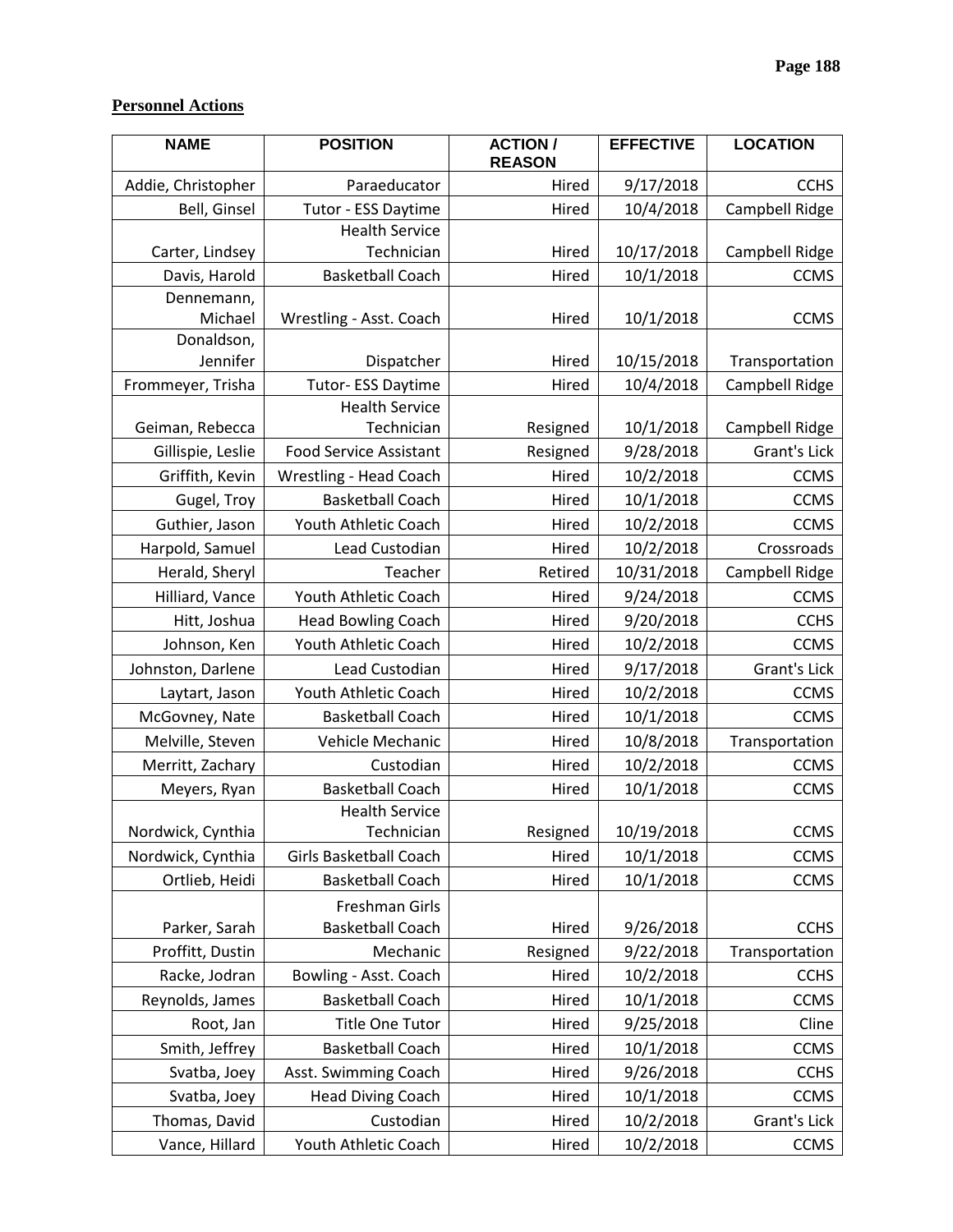|                  |                      |          |            | Cline, Reiley, |
|------------------|----------------------|----------|------------|----------------|
| Vanwinkle, Vicky | <b>ESL Tutor</b>     | Hired    | 9/12/2018  | Ridge          |
| Wallace, Matthew | Custodian            | Resigned | 9/22/2018  | <b>CCMS</b>    |
| Weinel, Daniel   | Youth Athletic Coach | Hired    | 10/2/2018  | <b>CCMS</b>    |
| Zappa, Jordan    | Custodian            | Hired    | 9/17/2018  | <b>CCHS</b>    |
| Zappa, Jordan    | Custodian            | Resigned | 10/17/2018 | <b>CCHS</b>    |

### **Substitutes**

| Colegate, Carol    | Hired<br>Sub Teacher & Para      |                    | 9/20/2018  | District Wide |
|--------------------|----------------------------------|--------------------|------------|---------------|
| Crane, Susan       | Substitute Teacher               | Hired              | 10/4/2018  | District Wide |
| Davis, Heather     | Sub Teacher & Para               | Hired              | 9/27/2108  | District Wide |
| Geiman, Amy        | Sub Teacher & Para               | Hired              | 9/20/2018  | District Wide |
| Geiman, Rebecca    | Sub Health Service<br>Technician | Hired              | 10/2/2018  | District Wide |
| Geringer, Judy     | Substitute<br>Paraeducator       | Hired              | 9/19/2018  | Cline         |
| Girty, Eric        | <b>Substitute Maintenance</b>    | Hired              | 9/17/2018  | District Wide |
| Gosney, Dena       | Substitute Teacher               | Hired              | 10/1/2018  | District Wide |
| Hall, Marla        | Sub Teacher & Para               | Hired              | 10/4/2018  | District Wide |
| Nordwick, Cynthia  | Substitute Nurse                 | Hired              | 10/22/2018 | District Wide |
| Pullins, Madison   | Sub Teacher & Para               | Hired              | 9/27/2018  | District Wide |
| Rodriguez, Michael | Substitute Teacher               | Hired              | 9/27/2018  | District Wide |
| Sizemore, Jennifer | Substitute Lunchroom<br>Monitor  | Hired              | 9/18/2018  | Cline         |
| Sudduth, Erica     | Substitute Teacher               | 10/4/2018<br>Hired |            | District Wide |
| Traft, Amber       | Substitute Teacher               | Hired              | 9/26/2018  | District Wide |

## **Written Communications and Reports**

SBDM Minutes FRYSC Reports Homeless Services Report Pupil Personnel Report Public Relations Report School Related Field Trip Notifications Field Trip Report - Athletics Field Trip Report – Transportation FRYSC Reconfiguration Calendar Committee Recommendation; First Read

## **III. ACTION AGENDA**

# **Purchase of Five (5) Buses**

18-107 Motion made by Fender, seconded by Mason, that the purchase of five (5) International buses be approved as quoted for \$476,419.00 per the recommendation of the superintendent.

VOTE: Winbigler-Absent; Williams-Yes; Fender-Yes; Mason-Yes. MOTION CARRIED.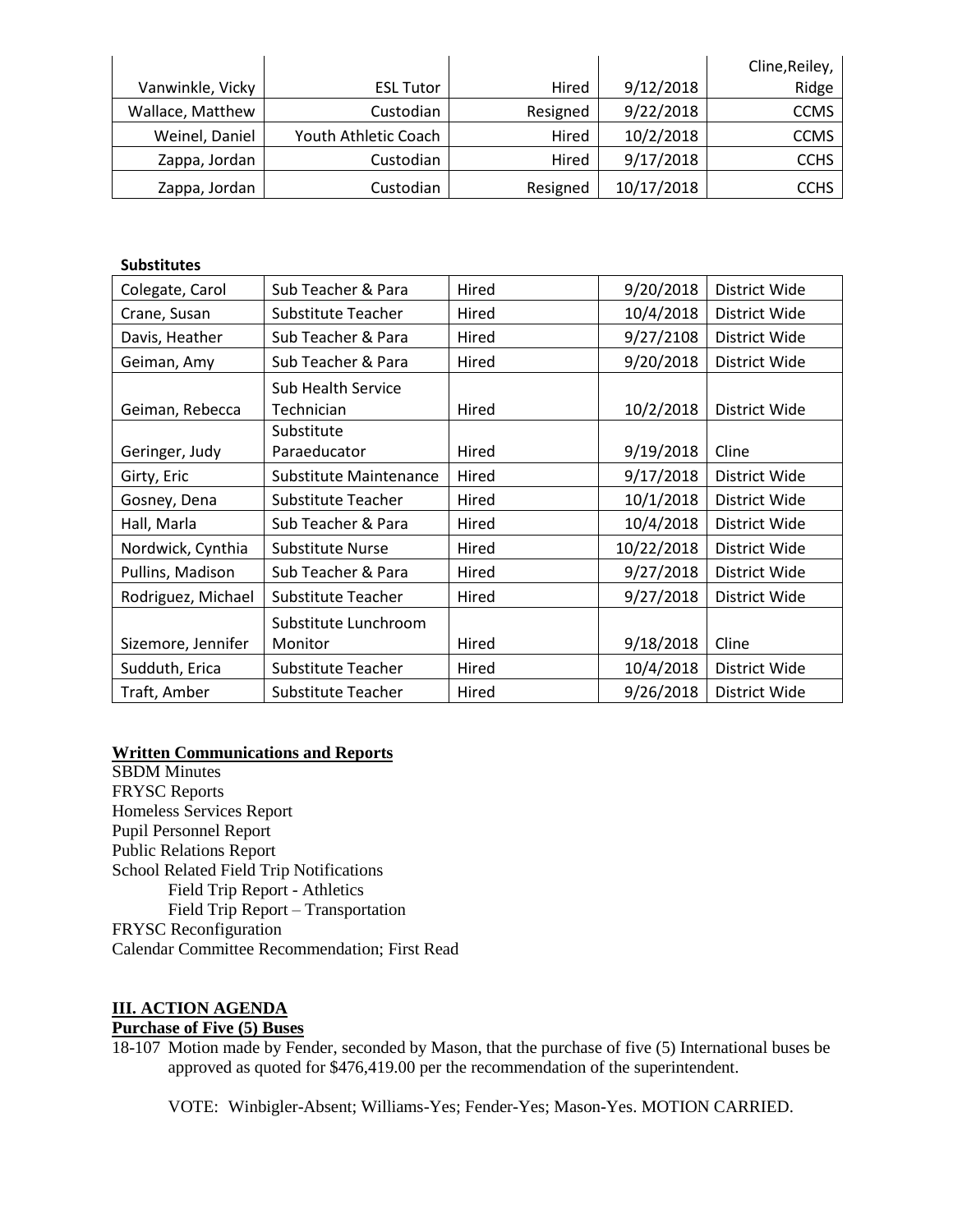### **Purchase of Service Truck**

18-108 Motion made by Mason, seconded by Fender, that the purchase of a 2018 Chevy Silverado single cab service truck be approved as quoted for \$56,654.35 per the recommendation of the superintendent.

VOTE: Winbigler-Absent; Williams-Yes; Fender-Yes; Mason-Yes. MOTION CARRIED.

### **BG#16-167 Campbell County High School Exterior Improvements Reroof and Fieldhouse and Stadium; BG-5 Project Close-out Form**

18-109 Motion made by Fender, seconded by Winbigler, that the BG-5 for the Campbell County High School Exterior Improvements Reroof, Fieldhouse and Stadium be approved per the recommendation of the superintendent.

VOTE: Winbigler-Absent; Williams-Yes; Fender-Yes; Mason-Yes. MOTION CARRIED.

### **Private Carrier Transportation Request–CCHS Competition Cheerleading, Orlando, FL (Airline)**

18-110 Motion made by Mason, seconded by Fender, that the CCHS competition cheerleading private carrier request to Orlando, FL by airline set for February 6-11, 2019 be approved due to time and distance of the trip per the recommendation of the superintendent.

VOTE: Winbigler-Absent; Williams-Yes; Fender-Yes; Mason-Yes. MOTION CARRIED.

### **Establish Campbell County Youth Wrestling League, Create Position of Youth Wrestling Director and Approve Job Description**

18-111 Motion made by Mason, seconded by Fender, to approve the establishment of the Campbell County Youth Wrestling Instructional League and registration fees for students reenrolled in Campbell County Schools (graded K-5, the creation of position of Youth Wrestling Director and job description for Youth Wrestling Director per the recommendation of the superintendent.

VOTE: Winbigler-Absent; Williams-Yes; Fender-Yes; Mason-Yes. MOTION CARRIED.

#### **Cyber Insurance Quote**

18-112 Motion made by Mason, seconded by Fender, that the purchase of Axis Pro Cyber Liability Insurance Policy be approved as submitted per the recommendation of the superintendent.

VOTE: Winbigler-Absent; Williams-Yes; Fender-Yes; Mason-Yes. MOTION CARRIED.

#### **IV. CONSENT AGENDA**

18-113 Motion made by Mason, seconded by Fender, that the consent agenda be approved per the recommendation of the superintendent.

### **Minutes**

September 17, 2018 – Regular Meeting

#### **Bills - Addendum**

General Fund # 130722-130840 as listed in the Orders of the Treasurer

#### **Bills – Regular**

General Fund # 130841-131058 as listed in the Orders of the Treasurer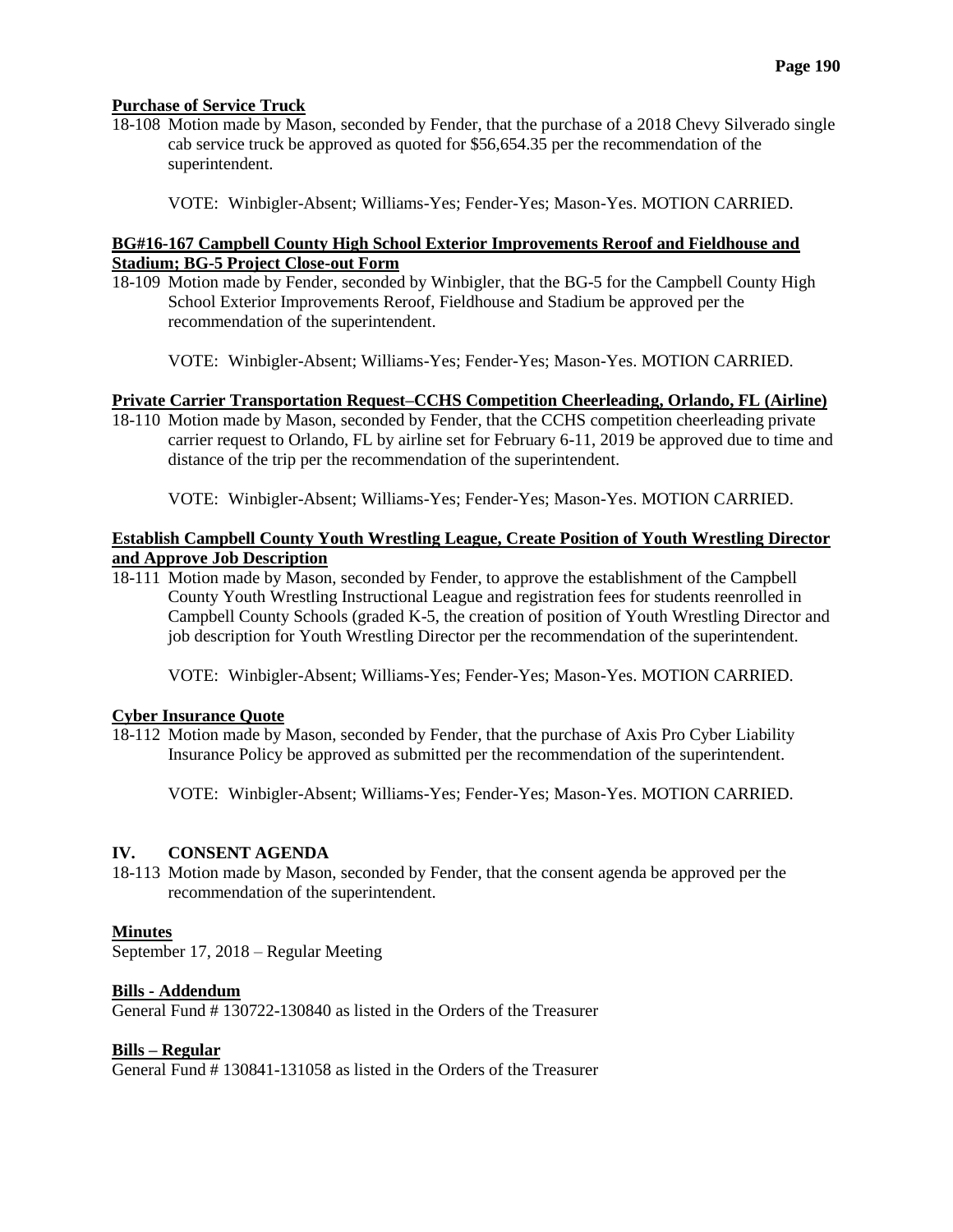### **Treasurer's Report**

|                                                                     |                  |                    | Campbell County Board of Education |                                                                     |                 |
|---------------------------------------------------------------------|------------------|--------------------|------------------------------------|---------------------------------------------------------------------|-----------------|
|                                                                     |                  | Treasurer's Report |                                    |                                                                     |                 |
|                                                                     |                  |                    | For Month Ended September 30, 2018 |                                                                     |                 |
|                                                                     |                  |                    |                                    |                                                                     |                 |
|                                                                     | <b>Beginning</b> |                    | <b>Expenditures</b>                |                                                                     | <b>Ending</b>   |
| <b>Fund</b>                                                         | <b>Balance</b>   | <b>Revenues</b>    | <b>Salaries</b>                    | <b>Others</b>                                                       | <b>Balance</b>  |
|                                                                     |                  |                    |                                    |                                                                     |                 |
| General                                                             | 9,938,972        | 1,569,157          | (2,071,225)                        | (754, 659)                                                          | 8,682,246       |
|                                                                     |                  |                    |                                    |                                                                     |                 |
| <b>Sick Leave Retire.</b>                                           | 168,257          |                    | 0                                  | $\mathbf 0$                                                         | 168,257         |
|                                                                     |                  |                    |                                    |                                                                     |                 |
| <b>Committed Funds</b>                                              | 400,000          |                    | 0                                  | $\mathbf 0$                                                         | 400,000         |
| <b>Special Revenue</b>                                              | 55,523           | 138,659            | (221, 929)                         | (188, 830)                                                          | (216, 576)      |
|                                                                     |                  |                    |                                    |                                                                     |                 |
| <b>District Activity</b>                                            | 104,196          | 27,032             |                                    | (14, 654)                                                           | 116,574         |
|                                                                     |                  |                    |                                    |                                                                     |                 |
| <b>Capital Outlay</b>                                               | 396,328          | $\mathbf 0$        | 0                                  | (82, 575)                                                           | 313,753         |
|                                                                     |                  |                    |                                    |                                                                     |                 |
| <b>Building</b>                                                     | 156,418          | 0                  | 0                                  | $\mathbf 0$                                                         | 156,418         |
|                                                                     |                  |                    |                                    |                                                                     |                 |
| <b>Construction</b>                                                 | 319,993          | 0                  | $\Omega$                           | $\Omega$                                                            | 319,993         |
| <b>Debt Service</b>                                                 | (1, 331, 814)    | 0                  | 0                                  | $\mathbf 0$                                                         | (1, 331, 814)   |
|                                                                     |                  |                    |                                    |                                                                     |                 |
| <b>Food Service</b>                                                 | 75,000           | 167,070            | (55, 034)                          | (153, 921)                                                          | 33,115          |
|                                                                     |                  |                    |                                    |                                                                     |                 |
| Totals*<br>* Cook and sook squirplants in all funds include approve | \$10,282,873     | 1,901,917          | (2,348,187)                        | (1, 194, 638)<br><b>COOO EAE</b> in invootmente and certificates of | \$<br>8,641,965 |

Cash and cash equivalents in all funds include approx. \$380,545 in investments and certificates of deposits yielding 0.615% and the remainder in interest-bearing checking accounts yielding 1.05%.

### **Leave of Absence Requests**

Emily Cahill, Social Worker at Alexandria Educational Center, Intermittent leave from August 29, 2018 through June 30, 2019 for FMLA.

Judith Franzen, CBI Trainer at Campbell County High School, from November 13, 2018 through November 27, 2018 for FMLA.

Lindsey Gray, Teacher at Grant's Lick Elementary, from October 20, 2018 through December 21, 2018 for FMLA.

Roxanna Gross, Teacher at Campbell Ridge Elementary, from September 10, 2018 through September 17, 2018 for FMLA.

Craig Ihrig, Paraeducator at Alexandria Education Center, from October 15, 2018 through November 2, 2018 for FMLA.

Nancy Laber, Bus Monitor at Transportation and Lunchroom Monitor at Campbell Ridge Elementary, Intermittent leave from October 4, 2018 through June 30, 2019 for FMLA.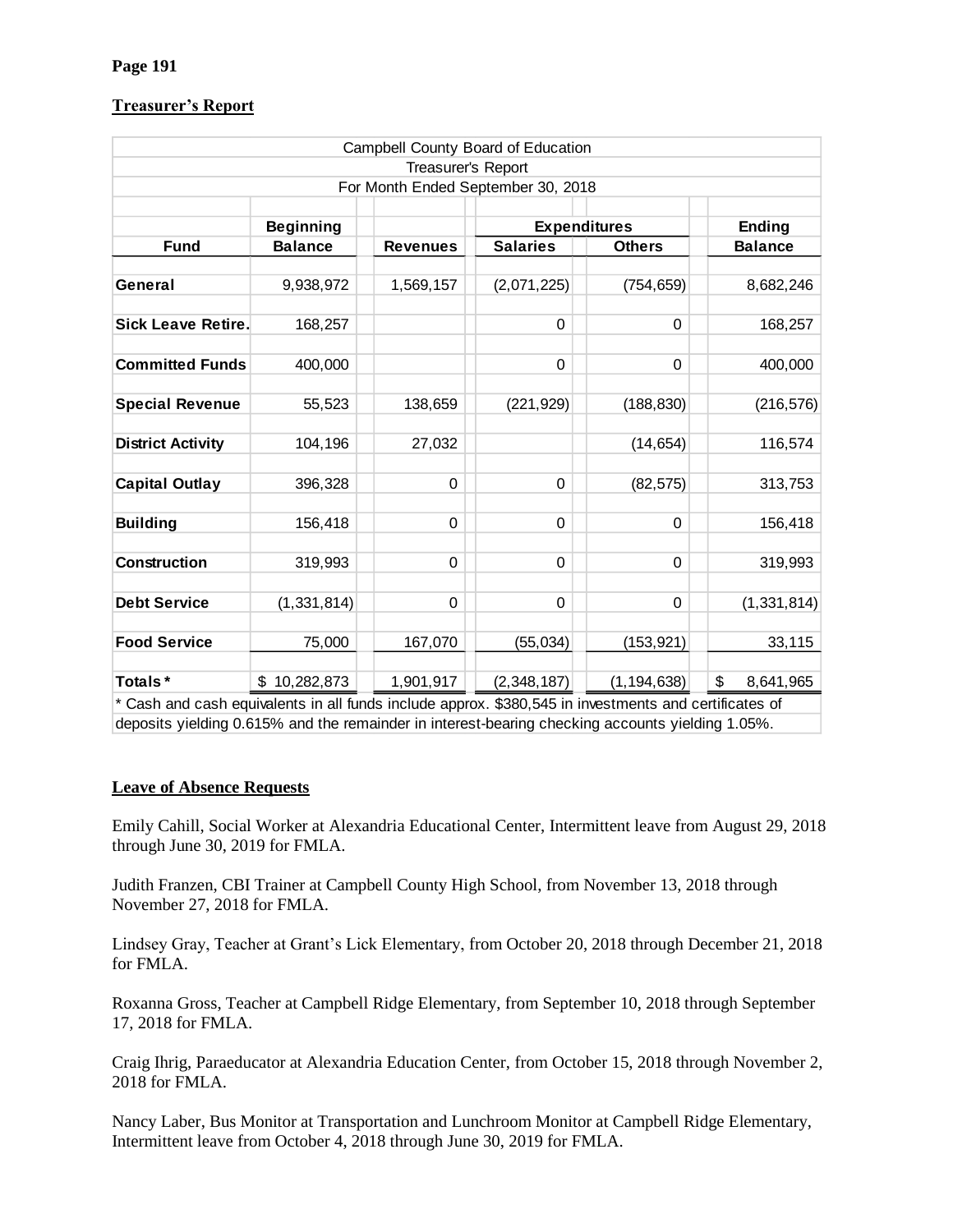Mark Manis, Teacher at Campbell County Middle School, Intermittent leave from September 24, 2018 through June 30, 2019 for FMLA.

Jonathan Rust, Teacher at Campbell County Middle School, from September 24, 2018 through November 2, 2018 for FMLA.

Laura Rust, Food Service Manager at Campbell County High School, from September 26, 2018 through October 2, 2018 for FMLA.

Diana Taylor, Health Services Coordinator, at Central Office, from October 15, 2018 through November 26, 2018 for FMLA.

Patricia Tharp, Food Service Assistant at Campbell County High School, from September 6, 2018 through September 16, 2018 for FMLA.

Kelsey Vogt, Teacher at Campbell County High School, Intermittent leave from September 17, 2018 through 6/30/2019.

#### **2019-20 Non-resident and Resident ADA Contracts**

A CC student may attend another school district or a student from another school district may attend CCS as tuition students. School districts are required to sign non-residential agreements with each other for attendance purposes in accordance with State regulations and Board policy 09.125. CCS only accepts MS and HS students who pass admission tests and who apply before the start of the new school year. CCS does not release Average Daily Attendance (ADA) fund to other school districts.

Submitted for review and approval are the updated 2018-19 Non-resident ADA Contracts and proposed 2019-2020 Non-resident ADA contracts. These contracts require the release of ADA and enrollment of students per the tuition guidelines.

 Southgate Independent 2018-19 – Two students Pendleton County 2018-19 – One student Southgate Independent 2019-2020 – Two students Fort Thomas Independent 2019-2020 – One student Barren County (BAVEL) 2019-2020 – One student

## **NKU/CCS Pool Rental Agreement 2018-9**

Since Campbell County Schools does not have a swimming and diving pool, it rents facilities at NKU. The rental fee is estimated at \$7,695.00. The final amount will reflect the actual time used. The practice schedules are on Tuesdays, Wednesdays, Thursdays, and Saturdays beginning October 16, 2018, to February 21, 2019. This is a District responsibility as facilities are a responsibility of the Board of Education.

### **Surplus Property – Computers/Technology Equipment**

The Technology Director and Finance Director submitted a list of computer equipment that they recommend the Board declare as surplus due to age and condition of equipment. If the Board declares these items as surplus, the District must try to sell them in accordance with state regulations. The list represents approximately 260 computer processors/monitors, printers and other technology equipment.

### **Shortened School Day**

Special Education Director requests approval for an elementary student to be placed on a shortened school day as the student has serious health issues.